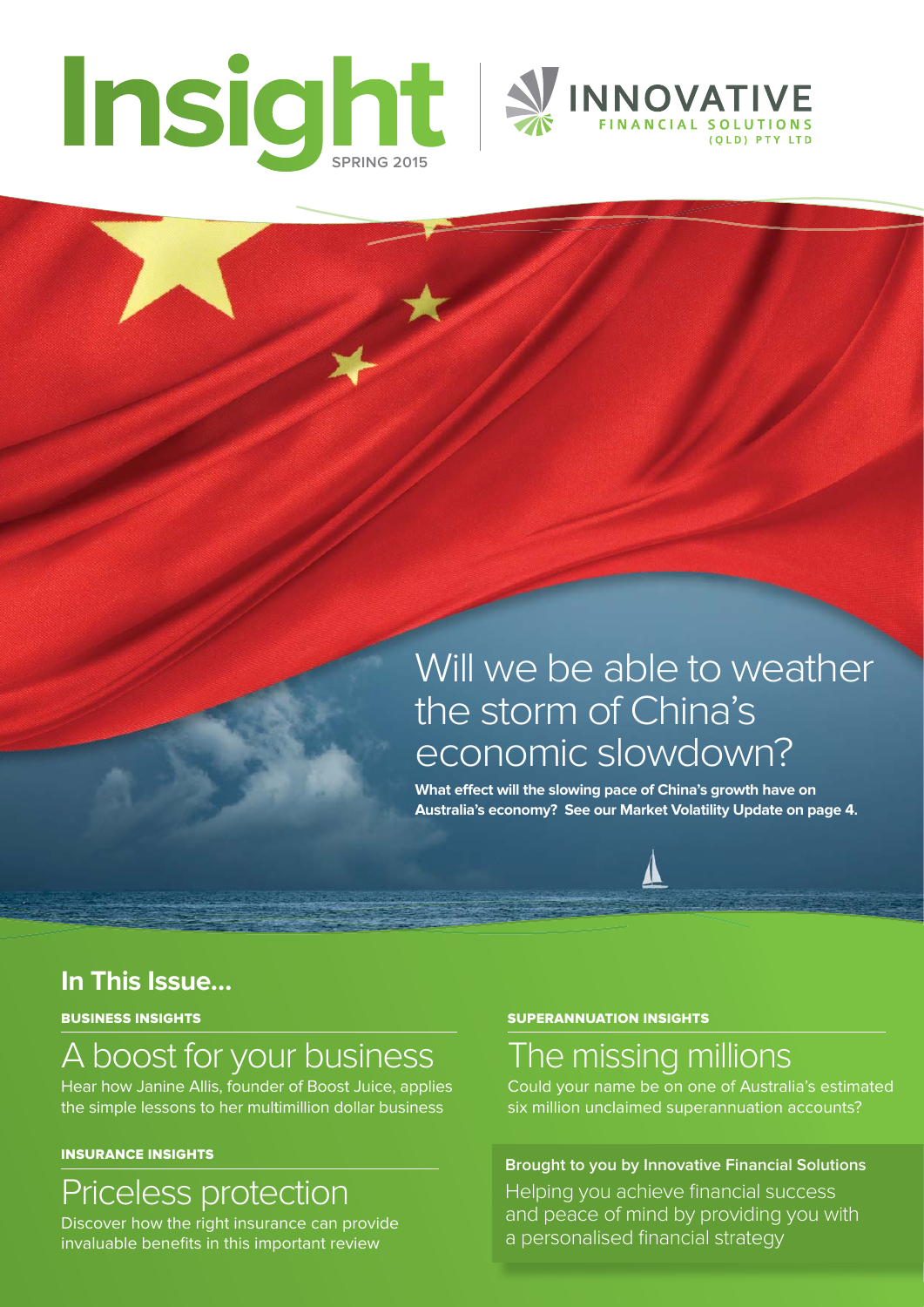

# Welcome to our latest edition of Insight

## Through this newsletter we hope to provide you with relevant insight into the areas which affect you and those around you.

Spring is now upon us, personally my favourite time of year, and we are fast approaching the end of 2015. In recent times we have seen some considerable share market volatility both domestically and internationally. While global economic fundamentals have not changed there has been quite a lot of short term "noise" and it's important to cut through this to consider how it is relevant to your own individual situation.

Many of our clients are invested in diversified portfolio's that are designed with a long term view to work through not just market increases but down turns in markets as well. However it continues to highlight the importance of reviewing your situation with your adviser to make sure your strategy continues to be relevant to your current situation. So please feel free to contact your adviser to discuss this further.

Continuing to keep you informed is something that we here at Innovative Financial Solutions feel strongly about and I'm pleased to announce the launch of our new interactive website **www.infinancial.com.au**. Through this website we now have numerous interactive articles and video's on topics that are relevant to our clients goals and objectives and I would encourage you all to use this as an ongoing resource. In particular the IFS News area which we update regularly with topics such as market updates, economic tips and traps and other various topical articles and videos. Also, if you use Facebook please like our page which we continue to update with the same relevant information.

Lastly it is with great pride that I would like to let you know that at our National Conference last month Innovative Financial Solutions was again recognised with the top award **"Practice of The Year"**. The award criteria is based on innovation and contribution to the industry, compliance, client outcomes and new advice provided to the market place. I would like to congratulate our team on this great recognition for their hard work and dedication.

Thank you for taking the time to read through our newsletter and of course feel free to contact us at any time to discuss your situation.

**Thank you for your continued support.**

Kind Regards **Chris Hockey** Director Innovative Financial Solutions (QLD) Pty Ltd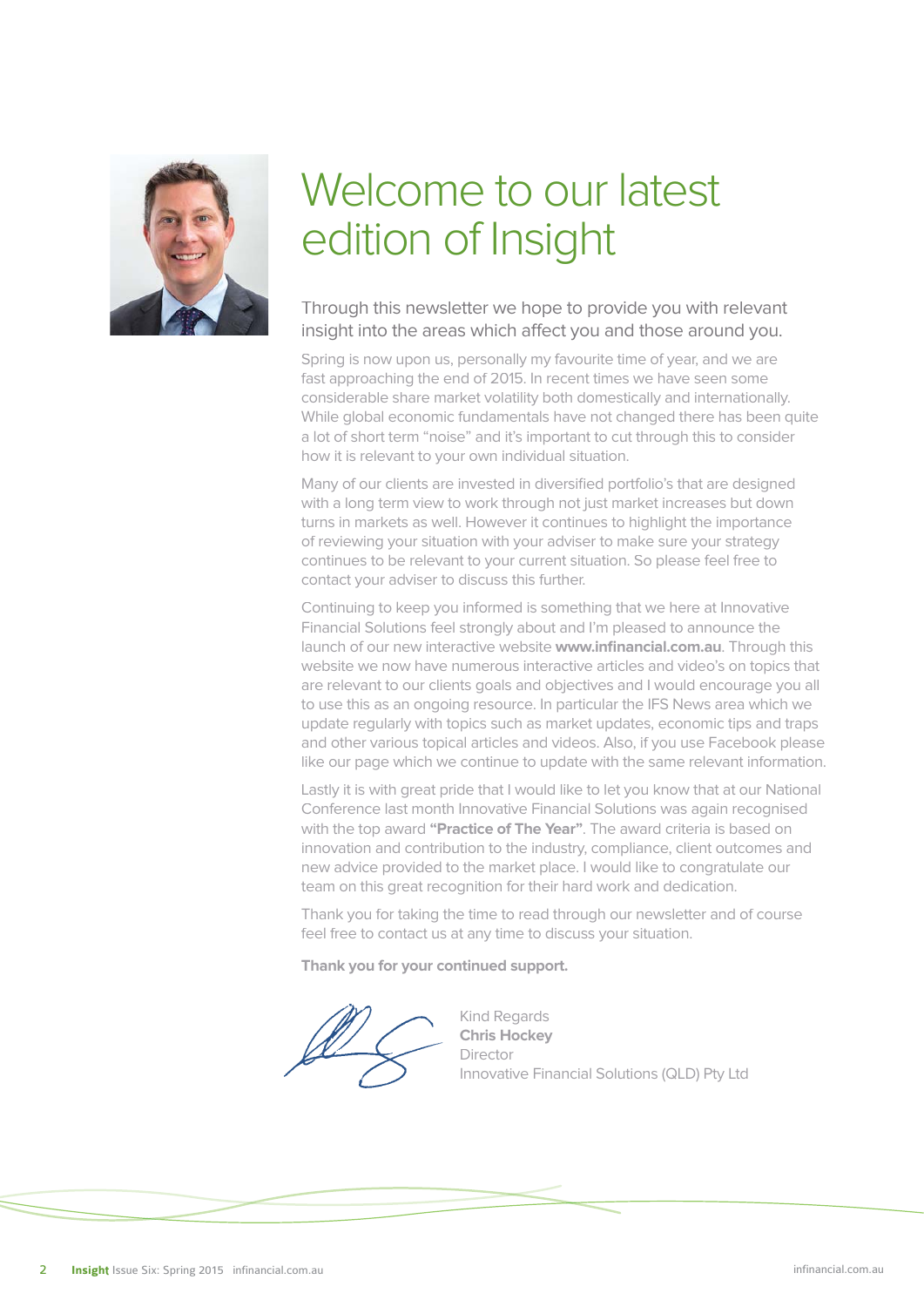# Boost Juice founder Janine Allis: Business wisdom from my mother

Founder of the internationally successful Boost Juice franchise and mother of four, Janine Allis, shares the lessons her mother taught her – and the financial lessons she will pass on to her children.

From its humble beginnings as a lone store in Adelaide, the Boost Juice franchise has grown to 300 stores across Australia and internationally. Its holding company, Retail Zoo, turned over \$250 million in the last 12 months.

Founder and Executive Director Janine Allis had no formal business training. She learnt most of her business lessons from experience and good advice – some of it from her mother. While she readily admits her mother has no head for business, Allis says that her support and values were critical in helping her achieve her business goals. Here are three of the lessons Allis' mother taught her and the advice she'll pass on to her own children.

#### **LESSON ONE Surround yourself with people who support you**

Allis credits her mother with giving her the support she needed to create a successful business.

"My mum is a gorgeous woman. She's the most nurturing and wonderful person who is all about her family. Not only has she dedicated her life to her family, but she also gets her joy out of helping her four children. She's incredibly selfless – and a much better person than I am." Allis says.

"There's not a business bone in her body! But what she has given me financially is the freedom to go to work and she's helped me look after my kids and helped raise them."

## **LESSON TWO**

#### **Pay attention to the little things**

Allis says her mother's attitude to life has helped her focus on – and get pleasure from – the day-to-day activities of building a business. "My mother has shown me you get great joy out of small things not big things," says Allis.

That attitude has helped her stay motivated to keep working towards her larger goals. Allis is also a strong believer in living within her means.

"Well before Boost Juice had become a financial success,

and even now, I run a budget," she said. It's also a lesson Allis applies when looking to invest. "One of the things I look at in a business is its fundamentals," Allis says.

"You need to keep it simple, and do your research first – do the numbers. The amount of time you put in prior to the investment is nearly as important as the investment itself."

#### **NUMBER THREE Find what makes you happy**

One of the greatest lessons her mother has taught her is the importance of kindness – something that can be lacking in an unforgiving business world. And that extends to being kind to yourself and finding what makes you happy.

"I know I've got a lot of girlfriends who were stay-at-home mums and they love it, but I wouldn't have been a happy woman, which means I wouldn't have been a happy wife or mother. I admire my friends who do that. But I think success is happiness, and happiness is different to different people. By working, your children have a different life. My children have travelled to different countries they would have never travelled to – my office is like their home because they've spent a lot of time there.

"Maybe I didn't do the tuckshop, I forgot to hand notices in – but what you lose you can gain. If you're a happy person, then you tend to be a happy everything else."

#### **Passing on financial lessons**

Allis's children are aged from 5 to 22. What financial lessons does she hope to pass onto them?

"You will never get wealthy relying on a salary," she says.

"If you're PAYE, you have to invest outside of your salary. You have to have really strong strategies and plan for the future – making every dollar work for you.

"What you do when you're younger, will dictate the quality of life you have when you're older. You need to plan really effectively – look at your income and see how you can make it work for you to create wealth."

Disclaimer: This article has been prepared by Colonial First State Investments Limited ABN 98 002 348 352, AFS Licence 232468 (Colonial First State) based on its understanding of current regulatory requirements and laws as at 8 May 2014. It may include general advice but does not take into account your individual objectives, financial situation or needs. You should read the relevant Product Disclosure Statement available from Colonial First State carefully and assess whether the information is appropriate for you and consider talking to a financial adviser before making an investment decision. Information taken from sources other than Colonial First State is believed to be accurate. No member of the Commonwealth Bank of Australia Group, its employees or directors, provides any warranty of accuracy or reliability in relation to the information or accepts any liability to any person who relies on it. Copyright © 2014 Colonial First State Investments Limited. All rights reserved.

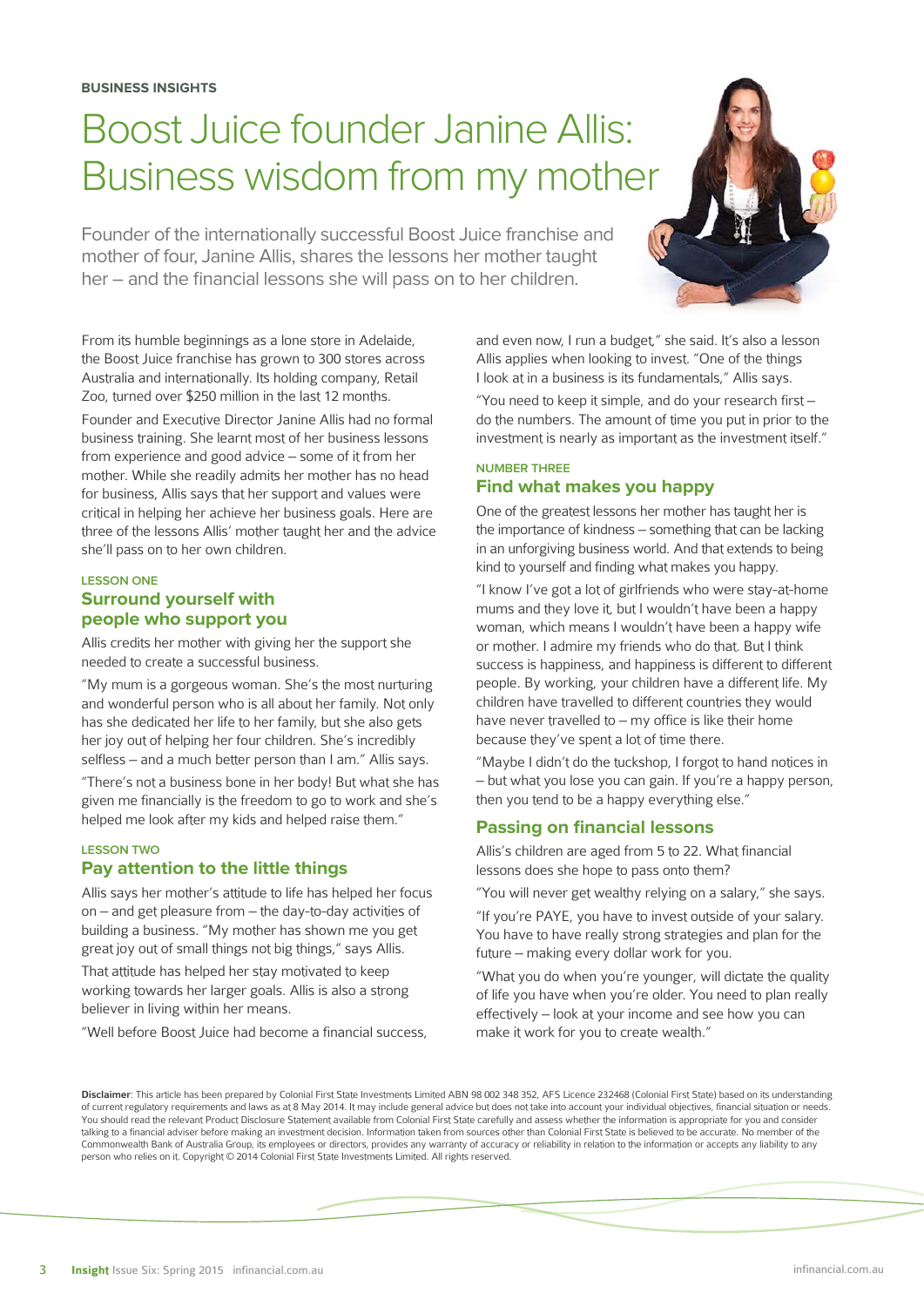# Market Volatility Update

Much of what has taken place in global financial markets in recent weeks has been driven by fresh concerns over the pace of growth in China and further volatility on Chinese equity markets.

#### **Key factors behind the market volatility**

Much of what has taken place in global financial markets in recent days/weeks has been driven by fresh concerns over the pace of growth in China and further volatility on Chinese equity markets.

Chinese policy makers appear to be prioritising the slowing economy and stabilising the currency over protecting the equity market – as a result of the apparent lack of immediate policy action on the latter, the Chinese equity market continues to fall sharply and this has led to falls in global equity markets. There have been no other signs of a broader global economic slowdown.

## **Outlook for the Federal Reserve and US monetary policy**

The start of the US monetary policy normalisation process (ie raising interest rates) was always going to be challenging for financial markets.

Since the onset of the Global Financial Crisis (GFC) in September 2008, all the world's major central banks had been working in the same direction – easing monetary policy by lowering interest rates and when rates reached zero, they undertook Quantitative Easing (QE) programs of various shapes and sizes (ie US, UK, EU, Switzerland and Japan). The ongoing recovery in the US, especially through 2014, meant that the US could cease its QE program (in October 2014) and then start thinking about raising interest rates.

Of course, the US Federal Reserve (the Fed) has not yet

raised interest rates – although Fed officials are still talking about a potential rate hike this year.

#### **An equity market event**

It is important to note that recent market developments have primarily been an equity market event – rather than a bond market event. Yes, bond yields are lower, but this likely reflects declining Fed tightening expectations and lower commodity prices and not something that is broader.

So it seems accurate to describe recent events as a correction in equity markets (and a severe one at that), not the start of another GFC.

#### **Expect further policy easing in China**

While there is evidence of a slowdown in the Chinese economy, the Chinese authorities still have plenty of room to ease policy. Further interest rate cuts, reductions in the Reserve Requirement Ratio (which would allow more money lending) and further currency depreciation are all in play.

Markets should expect further policy easing from the Chinese authorities in the days, weeks and months ahead.

The other positive for markets is that although the Fed has ended its QE program and is expected to begin raising interest rates before year-end, both the European Central Bank (ECB) and the Bank of Japan (BoJ) are still undertaking aggressive QE programs and if anything, these asset buying programs could be increased in the months ahead. The scale of the ECB and BoJ QE programs will more than offset the end of the US QE program.

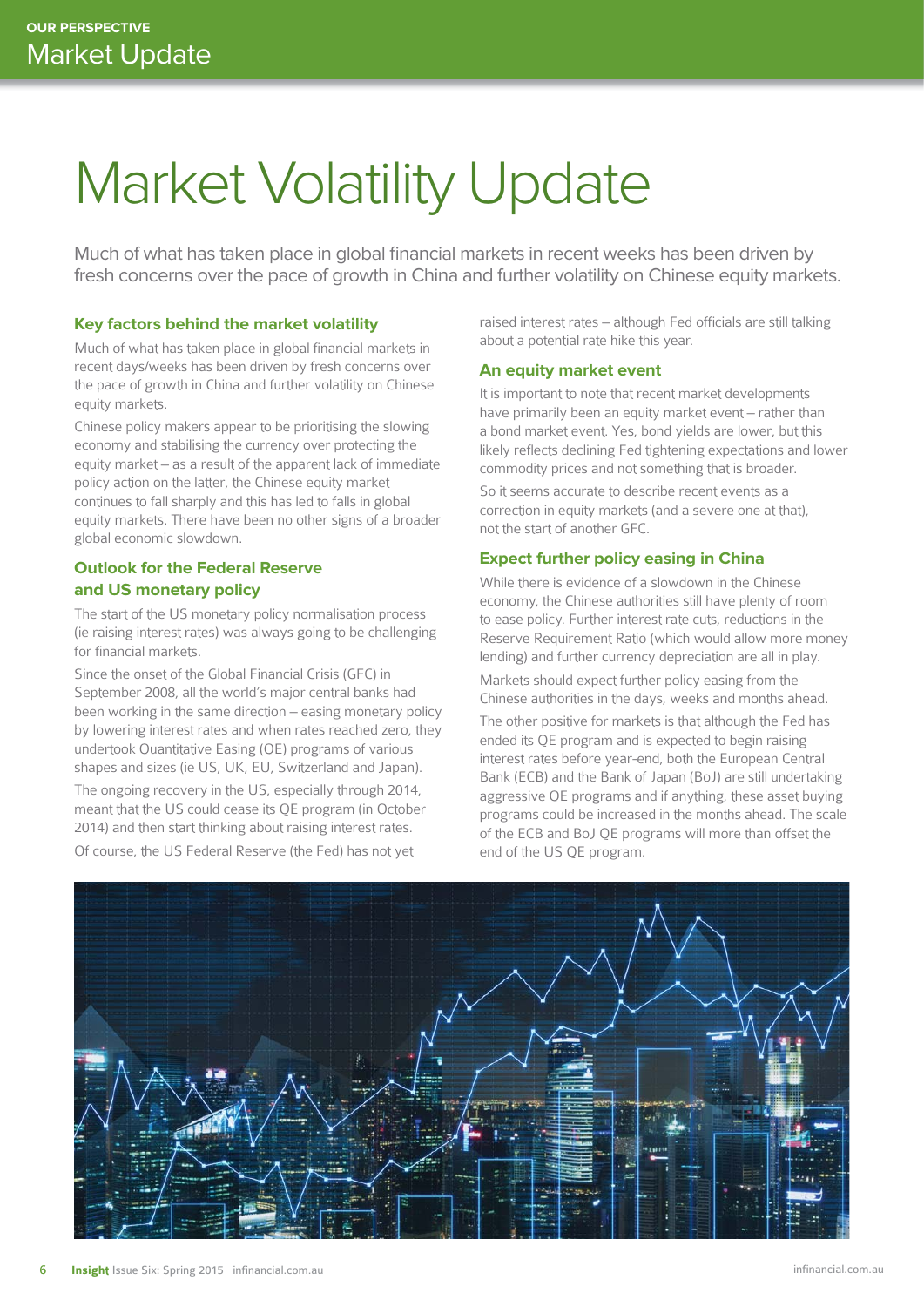## Recent developments

#### Here was the state of markets as at Wednesday 2nd September at 9am AEST time:

- After a sense of calm returning to markets in late August, there were once again heavy falls on Monday 31st August on global sharemarkets.
- This was led by some weaker economic data out of China, with official Manufacturing Purchases Managers Index falling to 49.7 from 50.0, a three-year low and as debate continues around the timing and pace of the first interest rate hike by the US Federal Reserve.
- The Shanghai Composite Index fell 1.2% in trading on Monday 31st August and was down 21% since falls started on 17th August 2015.
- The oil price has rebounded to \$US45 after trading as low as \$US38 a barrel on Tuesday 25th August. This was the lowest since 2009. The rebound has been helped by some signs of lower production in the US.
- Global equity markets continue to trade with volatility.
- The US S&P500 fell 3.0% on Monday 31st August after ending the previous week up 0.9% despite heavy falls early in the week.
- Overall the S&P500 fell 6.3% in August.
- On Monday 31st August the Dow Jones Index fell 2.8% after finishing the previous week up 1.1%.
- Bond markets have traded with relative calm; the 10-year government bond yield in the US is currently 2.15%, after recovering from 2%, which was reached on 24th August. There is currently around a 50% chance of the US Federal Reserve lifting interest rates on 17th September priced in, this has risen over the past week.
- European markets also have fallen on Monday 31st August, with the Euro Stoxx 50 down 2.5% on Monday 31st August after ending the previous week up 1.2%.
- The ASX200 fell 2.1% on Monday 31st August after falling 8.6% in August.
- The AUD fell as a result of the weaker Chinese data and was trading at \$US0.7010 as at Monday 31st August, its lowest level in six years and has been on a steady depreciation path for the past year.

It is important to note that apart from China, there have been no signs of renewed economic weakness in the US, Europe or Australia.

## What does the market volatility mean for your investments?

#### **Accumulators**

It's time in the market, not timing the market, that's important. So if you can ride out the volatile times, you could have a smoother return over the long term. Diversifying your investments can help to defend against volatility and reduce risks. You can diversify across a variety of investment options.

It's also important to manage your expectations. A slower global economic growth rate means a period of lower returns on traditional asset classes. Returns in the decade leading up to the recent Global Financial Crisis were abnormally high, so it's important you don't use these returns as the norm. It's also a good idea to be aware of your own tolerance to risk so that you can assess new investment opportunities as they arise.

So don't be discouraged when you hear the word "volatile". Talk to your financial advisor today to see what type of action best suits your investment plan.

#### **Pre- and post-retirees**

If you're in retirement or nearing retirement, it is understandable you want to protect your investments. After all, your investment returns play a vital role in funding your retirement. In times of volatility it's easy to react emotionally.

But now is the time to keep a level head and stick to your long term investment strategy. Trying to time the markets and responding to every market movement could leave you considerably worse off.

It's a good time to speak to your financial adviser and remind yourself that markets do recover. Don't let short-term volatility get in the way of your longer-term needs.

Disclaimer: Past performance is no indication of future performance. This document has been prepared by Colonial First State Investments Limited ABN 98 002 348 352, AFS Licence 232468 (Colonial First State) based on its understanding of current regulatory requirements and laws as at 25 August 2015. This document is not advice and provides information only. It does not take into account your individual objectives, financial situation or needs. You should read the relevant Product Disclosure Statement available from the product issuer carefully and assess whether the information is appropriate for you and consider talking to a financial adviser before making an investment decision.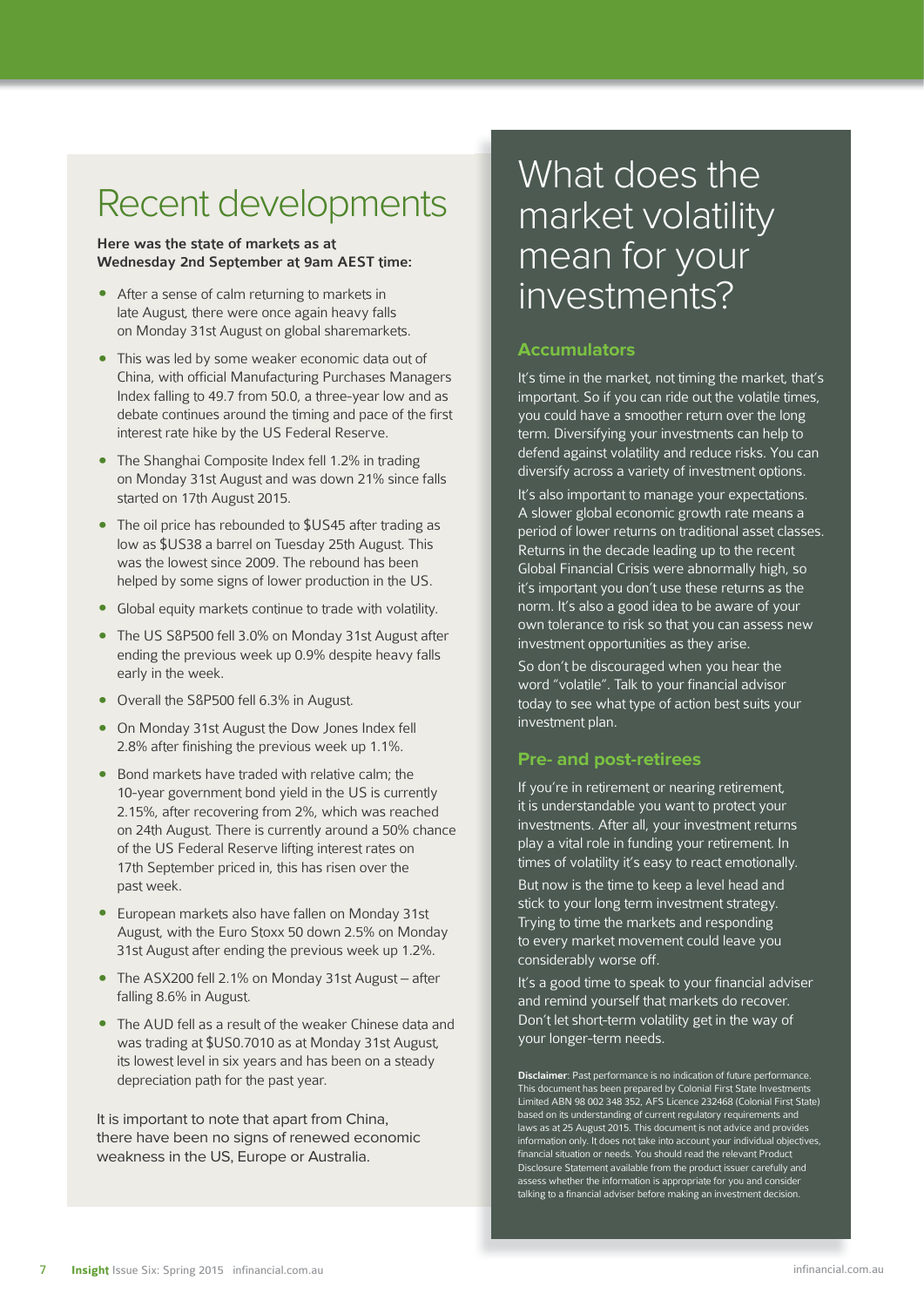**INSURANCE INSIGHTS**

# Priceless protection

Life insurance gives people money when they need it most, but of course most of us would prefer not to need it! Fortunately, it can provide other invaluable benefits.



What do you see as an invaluable benefit of having life insurance? In a recent Suncorp survey<sup>1</sup>, the most common answers were:

- Peace of mind that my family will be OK
- Doing my part to look after my family
- I can relax and live with confidence

Life insurance could help you feel this way too. We know that family comes first for most Australians and helping protect them financially against worst case scenarios is something that can bring tremendous emotional benefits with or without having to make a claim.

When people do need to make a claim, the immense relief experienced by those with the right level of cover can more than justify the cost of insurance. During what can be a very difficult time, life insurance can reduce or remove the additional stress of meeting regular expenses such as the mortgage, utility bills and day-to-day essentials like groceries and fuel.

Therefore, it's cause for concern that only 23% of Australians aged 45 - 64 have an 'adequate' amount of life insurance<sup>2</sup>, meaning they would have enough cover to meet their financial obligations and provide for their family if they couldn't work again.

So if that includes you, here's a quick refresher...

#### **Life Insurance**

Pays a lump sum upon the death of the insured, although some policies will pay a lump sum upon diagnosis of a terminal illness.

## **Total and Permanent Disability (TPD) Insurance**

Pays a lump sum if you become totally and permanently disabled and can't return to work.

#### **Trauma Insurance**

Also know as 'recovery' insurance, this pays a lump sum in the event of a traumatic injury or illness (including major illnesses such as cancer, heart attack or stroke).

#### **Income Protection**

Pays a portion (generally up to 75%) of your insured income if you are sick or injured and unable to work for a period of time.

There are similarities with the types of cover available but there are also important differences, so it's important to tailor insurance cover to your circumstances. This is where regular appointments with your financial planner come in, as they can help ensure your insurance cover keeps up with your changing lifestyle and goals, as well as let you know how product and pricing changes may affect you.



#### **Attitudes to insurance survey**

1. Suncorp Attitudes to Insurance, July 2014

2. Underinsurance: Disability Protection Gap in Australia, KPMG, January 2014

Disclaimer: This information is provided by Suncorp Financial Services Pty Ltd (SFS) ABN 50 010 844 621, Australian Financial Services Licence & Australian Credit Licence 229885, and is current as at 4 June 2015 (may be subject to change). Past performance is not an indicator of future performance. This information is general advice only and doesn't take into account a person's objectives, financial situation or needs. A person should consider the Product Disclosure Statement before making any decision about acquiring or purchasing a financial product and seek independent financial advice. Various products and services are provided by different entities of the Suncorp Group who are not responsible or liable in respect of products or services provided by other entities in the Suncorp Group. A fee may be payable if a financial plan is prepared. Any taxation information is based on our interpretation of tax laws as at 4 June 2015. You should seek advice for your individual circumstances from your tax adviser or accountant.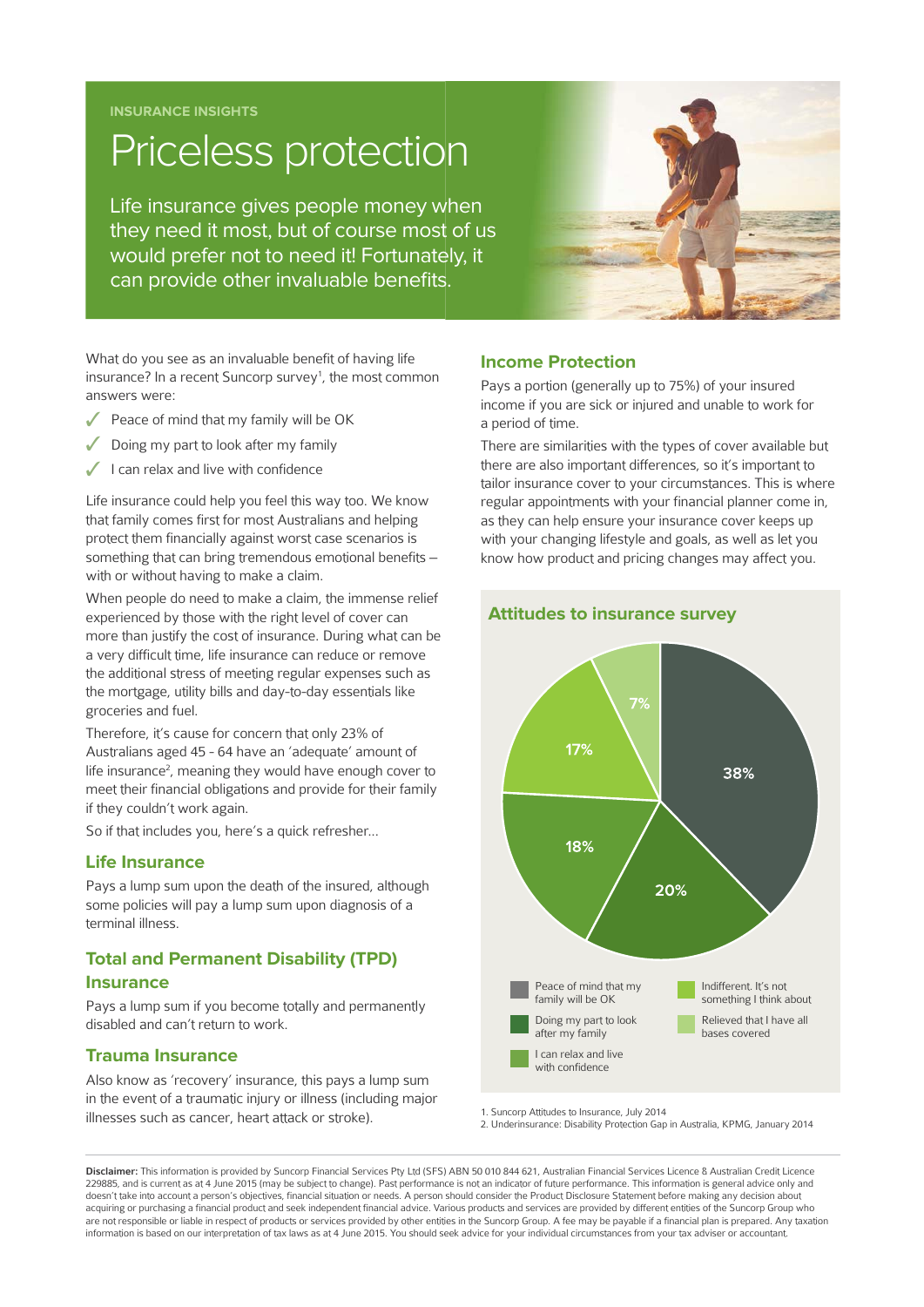# Do you have lost super just waiting to be claimed?

There are more than 6 million super accounts waiting for an owner. Could one of them be yours?

If you dropped a wallet holding thousands of dollars, you wouldn't leave it lying in the street. So it's all the more surprising so many Australians neglect their lost super, when a simple online enquiry could unite them with thousands of dollars that are rightfully theirs.

In December 2014, there were more than six million super accounts worth almost \$16 billion waiting to be claimed, an average of \$2,648 each.<sup>1</sup> New South Wales led the country with the largest amount of lost super, more than \$4.2 billion. But Queensland held the record for both the largest number of lost super accounts in a single postcode (6,442 in the tourism hotspot of Cairns, with a population of just 134,000 at the last census)<sup>2</sup> and the postcode with the highest amount of lost super (\$58.9 million in Australia's sugar cane capital, Mackay).

Meanwhile, one West Australian resident had mislaid a single account worth a whopping \$611,818.

Out of Australia's 14 million super owners, 45% have more than one super account at last count: from two all the way to a staggering 22 accounts.

#### **Do you have lost super waiting?**

If you've held multiple jobs, then it's only too possible that you're one of the millions of Australians with lost super, especially if you've done temporary or casual work. Out of Australia's 14 million super savers, 45% have two or more super accounts, with some having as many as a staggering 24 separate accounts.<sup>1</sup>

So no matter where you live or what you do, it makes sense to check for lost super. Here are four good reasons to make it a priority today.

#### **1. It's your money**

Every dollar of your super is money you've worked hard for – and money you'll be glad to have when the time comes to quit work. Recent research from Rice Warner suggests the average Australian is likely to face a \$67,000 shortfall between their super savings and the amount they'll need for a comfortable retirement<sup>2</sup>. The good news is that a little extra now can make a big difference over time, provided you put it to work effectively.

#### **2. You could earn better returns**

Since 2012, any account with under \$2,000 that has been inactive for more than 12 months is transferred to the ATO. While this money still earns interest, it's only calculated at the rate of the Consumer Price Index – a miserly 1.6% at the end of  $2014<sup>3</sup> -$  just keeping you ahead of inflation.

By getting hold of your lost super and consolidating it, you can make sure you've got your money in the best investment option for your stage of life and investment style, increasing your chances of earning higher returns for the future.

#### **3. You could avoid extra fees and charges**

The more super accounts you have, the more you're likely to lose in fees and charges. You may also be paying insurance premiums with each super account, which can eat into your super savings unnecessarily. So consolidating your super accounts can make good financial sense.

Remember to do your homework before you consolidate and consider all of the features your different funds offer, including any existing insurance cover you might be giving up by leaving a fund.

#### **4. It's super easy to do**

It's never been easier to claim your lost super and to consolidate it into one fund. If you want to do it yourself, you can use the ATO's SuperSeeker tool (you'll just need your Tax File Number).

If you're pressed for time and you're a Colonial First State member, why not use our free Super Concierge service? We'll look for any lost super accounts you may have, them help you consolidate them all into one fund — helping you make the most of your super savings.

- 1. ATO Research and statistics super accounts data overview, 2015
- 2. Australian Bureau of Statistics, 2011 Census Quickstats.
- 3. ATO Research and statistics super accounts data overview, 2015
- 4. Rice Warner, Retirement Savings Gap Report, 2014.
- 5. Australian Bureau of Statistics 6401.0 Consumer Price Index, Australia, 2014

Disclaimer: This article has been prepared by Colonial First State Investments Limited ABN 98 002 348 352, AFS Licence 232468 (Colonial First State) based on its understanding of current regulatory requirements and laws as at 3 March 2015. It may include general advice but does not take into account your individual objectives, financial situation or needs. You should read the relevant Product Disclosure Statement available from Colonial First State carefully and assess whether the information is appropriate for you and consider talking to a financial adviser before making an investment decision. Information taken from sources other than Colonial First State is believed to be accurate. No member of the Commonwealth Bank of Australia Group, its employees or directors, provides any warranty of accuracy or reliability in relation to the information or accepts any liability to any person who relies on it. Copyright © 2014 Colonial First State Investments Limited. All rights reserved.